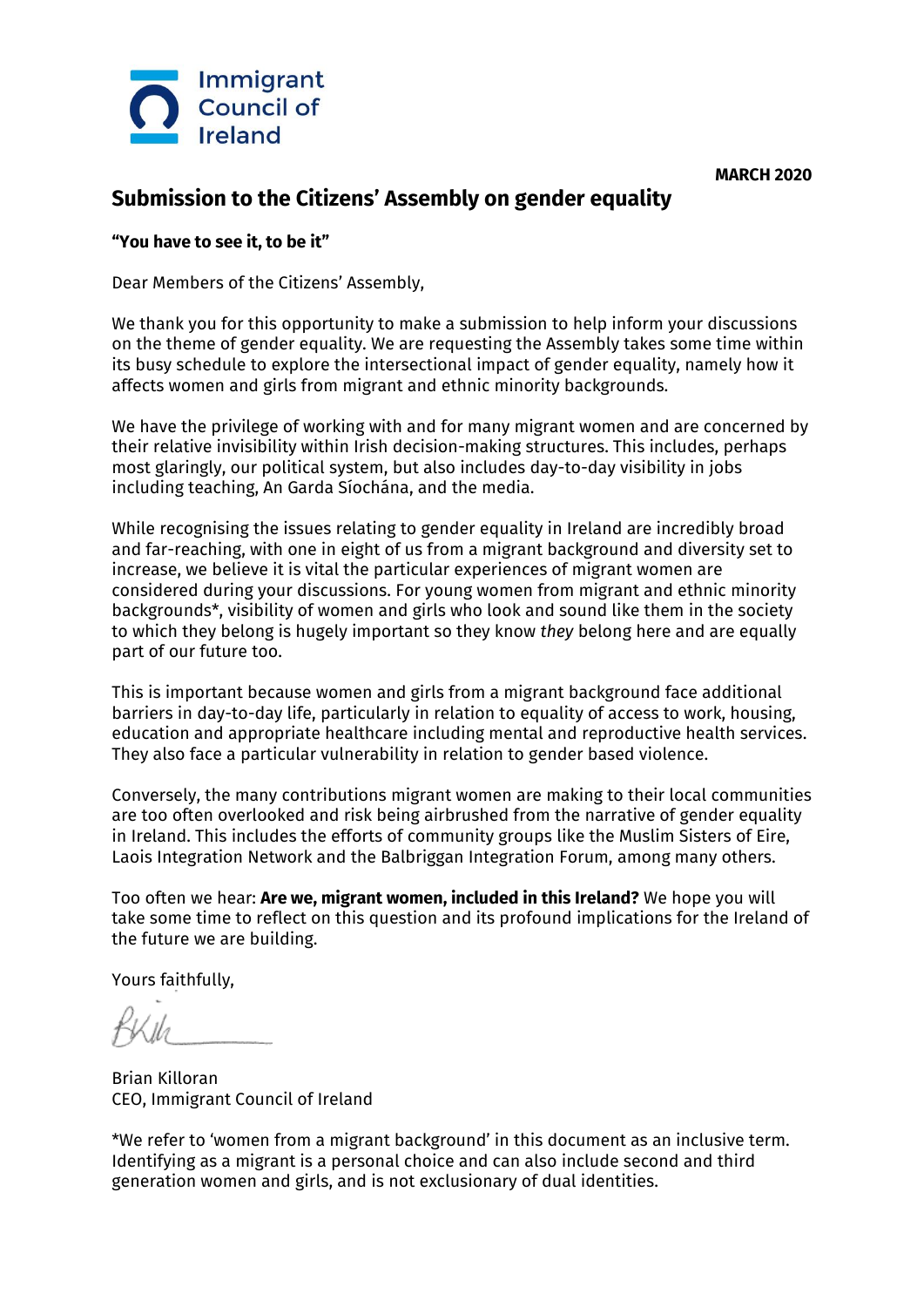

#### **Background**

Founded in 2001, the Immigrant Council of Ireland is the leading voice in securing improved rights and protections in the area of immigration, citizenship and anti-racism in Ireland. It is a human rights organisation and Independent Law Centre which provides immigration support, advice and information. We support and advocate for the rights of immigrants and their families and act as a catalyst for public debate, legal and policy change including through strategic legal action and engagement with lawmakers. Access to justice is the cornerstone of all of the Immigrant Council's work. It is committed to supporting individuals and families often at a vulnerable stage in their life, including victims of human trafficking, unaccompanied minors and stateless persons.

The Immigrant Council of Ireland is a feminist organisation providing legal services and lead integration and policy campaigns benefitting migrant women trapped in domestic abuse or trafficked for the purposes of sexual exploitation (or any other type of exploitation that also involves sexual violence). We are gender-specific in our work and have accumulated extensive expertise in direct legal representation of migrant women experiencing violence, of policy interpretation and strategic litigation in this area.

#### **Introduction**

In recent years Ireland has grown in diversity and today one in eight of us come from a migrant background. This is a result of our more connected planet and the economic opportunities this brings as well as the impact of forced migration – refugees and asylum seekers who have had to leave their home countries due to conflict, persecution or threat. This knowledge must inform how we shape political policy and structures to ensure we are furthering gender equality.

Women and girls from a migrant background have particular experiences which must be taken into consideration. While we cannot homogenise the experience of women from migrant and ethnic minority backgrounds, too often their unique narratives are missing from gender equality debates. We would urge the Citizens' Assembly to engage with these women and girls as it debates issues relating to discrimination, economic inequalities, equal participation, childcare and caring issues and pay inequality to better understand the additional challenges women from migrant and ethnic minority backgrounds face.

## **Inclusion and integration**

Women and girls from migrant backgrounds often require additional supports to fully participate in Irish society. Extra support in order (for example) to access English language classes, affordable childcare and the workforce are often necessary for women and girls from a migrant background who might not have the family networks or access to financial supports to otherwise facilitate access. Like so many areas of concern relating to migrant women, there is a huge gap in knowledge of the lived experience. Collecting this data would inform policy and ensure frameworks can be put in place to overcome the structural barriers.

#### **Housing**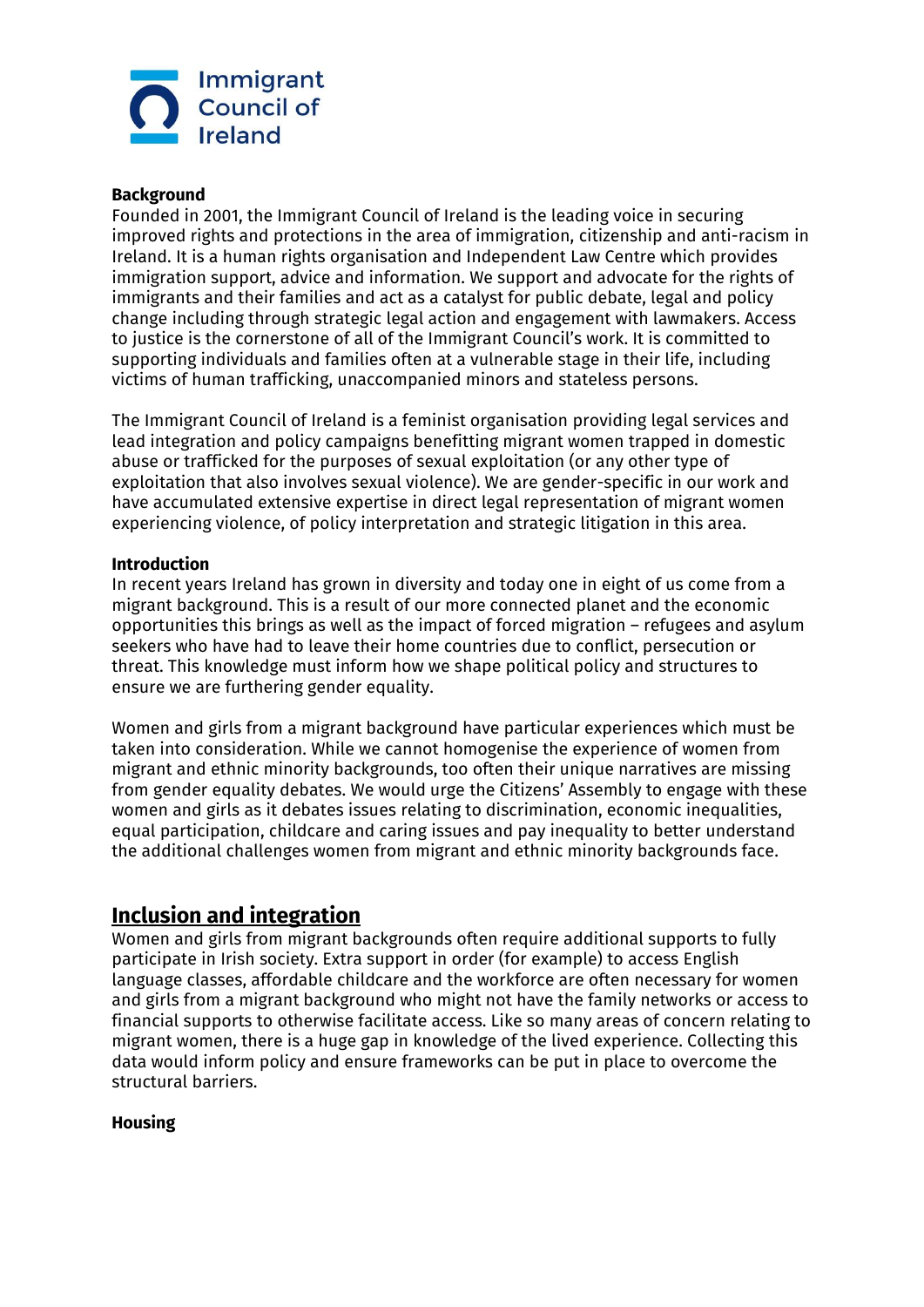# Immigrant **Council of** Ireland

Ireland is in the midst of a severe and enduring housing crisis which has resulted in over 10,000 people being declared homeless and many thousands more in unstable and precarious housing situations.<sup>1</sup> As we have seen in other countries, there is emerging commentary which is scapegoating migrants during this crisis situation.<sup>2</sup> Migrants are over-represented in the rental market<sup>3</sup> and therefore more at risk of housing instability/ homelessness in the current housing crisis.<sup>4</sup> But we do not know how migrant women, especially those heading up lone parent families, are specifically affected nor, crucially, how we could better support them.

We do know people from ethnic minorities/ non-EU/EEA nationals are among the groups disadvantaged in terms of high levels of discrimination, deficits across multiple measures of housing quality and higher risks of homelessness. The Black ethnic group are 3.5 times more likely than White Irish people to experience discrimination, and are significantly over-represented among homeless people (together with Travellers).<sup>5</sup> (NB There is a strong overlap between ethnicity and nationality; according to the QNHS, 89% of black people in Ireland come from outside the EU.) Migrants from outside the EU are 2.5 times more likely than Irish nationals to live in over-crowded households. Members of equality groups are found to be unequally distributed across different housing tenures. E.g. Non-Irish nationals and those of Black ethnicity are highly concentrated in the private rented sector.<sup>6</sup> We also know there is a poor Local Authority response to racially motivated antisocial behaviour in social housing.<sup>7</sup>

We also know people from migrant backgrounds are disproportionately affected by the already dire housing situation. Local Authorities need more support and guidance on the application of social housing regulations in the context of non-Irish citizens. The Mercy Law Centre, Focus Ireland and other agencies working in the area of housing and homelessness frequently deal with migrants who are incorrectly refused a place on social housing lists due to misapplication of the social housing regulations by Local Authorities. In order to better identify the problems (and therefore devise solutions) data needs to be collected on the country of birth and citizenship status of all social housing applications in each Local Authority, including failed applications and people on waiting lists.

Migrants are disproportionality represented in the homeless population. Data on the nationality of the homeless population should be regularly collated. The Department of Housing, Planning and Local Government needs to provide clear guidance to Local Authorities in relation to the legal entitlement to homeless accommodation provision to non-Irish nationals. Rebuilding Ireland,<sup>8</sup> the government's strategy to address homelessness, does not address the structural inequalities which exist for migrant

<sup>4</sup> <https://www.rte.ie/news/dublin/2019/0815/1068870-housing/>

<sup>8</sup> http://rebuildingireland.ie/

1

<sup>1</sup> <https://www.thejournal.ie/homelessness-homeless-housing-eoghan-murphy-4792178-Sep2019/> <sup>2</sup> [https://www.independent.ie/opinion/columnists/david-quinn/huge-scale-of-immigration-is](https://www.independent.ie/opinion/columnists/david-quinn/huge-scale-of-immigration-is-making-our-housing-crisis-worse-35498057.html)[making-our-housing-crisis-worse-35498057.html](https://www.independent.ie/opinion/columnists/david-quinn/huge-scale-of-immigration-is-making-our-housing-crisis-worse-35498057.html)

<sup>&</sup>lt;sup>3</sup> [https://www.focusireland.ie/wp-content/uploads/2016/04/FI-ICI-2009-Making-a-Home-in-](https://www.focusireland.ie/wp-content/uploads/2016/04/FI-ICI-2009-Making-a-Home-in-Ireland-FULL-REPORT.pdf)[Ireland-FULL-REPORT.pdf](https://www.focusireland.ie/wp-content/uploads/2016/04/FI-ICI-2009-Making-a-Home-in-Ireland-FULL-REPORT.pdf)

<sup>5</sup> [https://www.ihrec.ie/app/uploads/2018/06/Discrimination-and-Inequality-in-Housing-in-](https://www.ihrec.ie/app/uploads/2018/06/Discrimination-and-Inequality-in-Housing-in-Ireland..pdf)[Ireland..pdf](https://www.ihrec.ie/app/uploads/2018/06/Discrimination-and-Inequality-in-Housing-in-Ireland..pdf)

<sup>6</sup> Ibid <sup>7</sup> [https://www.immigrantcouncil.ie/sites/default/files/2017-](https://www.immigrantcouncil.ie/sites/default/files/2017-10/AR%202016%20Taking%20Racism%20Seriously%20-%20social%20housing.pdf)

[<sup>10/</sup>AR%202016%20Taking%20Racism%20Seriously%20-%20social%20housing.pdf](https://www.immigrantcouncil.ie/sites/default/files/2017-10/AR%202016%20Taking%20Racism%20Seriously%20-%20social%20housing.pdf)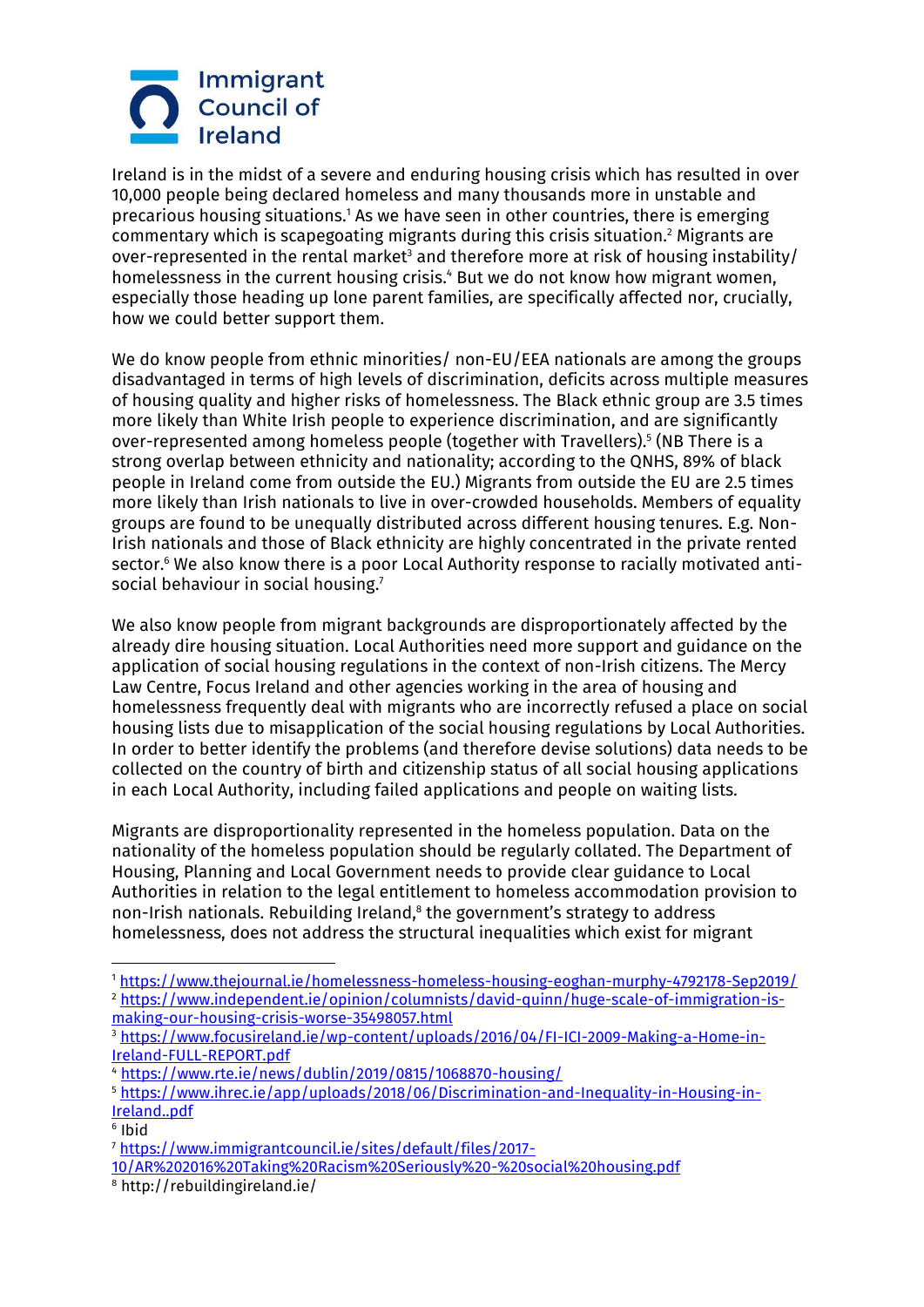

households, including lone parent families headed by a woman. The Department of Housing, Planning and Local Government should convene a multi-stakeholder group to develop a migrant homelessness strategy and implementation plan to identify and address the structural and institutional barriers migrant households face in the prevention of homelessness and in moving on from homelessness.

#### **Employment**

1

Research into pay gaps for those from a migrant background show many people from migrant backgrounds, especially African origin, are often under-employed. This has not been disaggregated according to gender, but it's possible to hypothesise women are adversely affected, with many employed in low paid work including in the caring and hospitality sectors.

Joint research undertaken by the Economic and Social Research Institute (ESRI) and the Irish Human Rights and Equality Commission (IHREC) has identified areas of racial discrimination relating the right to work, including access to employment and while in post.<sup>9</sup> It also found the group most seriously disadvantaged are people who identify as Black or Black Irish. While this group represents only a small fraction of the population – 1.4 per cent in the last census – the lasting consequences of persistent exclusion from the labour market or discrimination in work are significant enough to warrant close attention from policymakers.<sup>10</sup>

The authors of the research indicate the need for further data gathering and analysis on whether there are differences between Irish and non-Irish (or immigrants) in the Irish labour market, in terms of both employment rates and job quality, after controlling for factors like education, gender and family status. $11$ 

Improving channels for foreign qualification recognition is also essential.<sup>12</sup> More projects like Marino Institute of Education's Migrant Teacher Project, <sup>13</sup> which aims to increase the participation of Immigrant Internationally Educated Teachers (IIETs) in the Irish primary and post-primary education sectors, need to be championed by the Government. Established by Marino Institute of Education with the support of National Integration Funding from the Department of Justice and Equality, the project provides information, advice and training to teachers who have qualified outside of Ireland, to help them to continue their profession in Irish primary and post-primary schools.

<sup>9</sup> Who experiences discrimination in Ireland? [Who experiences discrimination in Ireland?](https://www.ihrec.ie/experiences-discrimination-ireland/) 2017; [Ethnicity and Nationality in the Irish workplace](https://www.ihrec.ie/black-non-irish-five-times-more-likely-to-experience-discrimination-seeking-work-in-ireland-more-than-twice-as-likely-to-experience-workplace-discrimination/) 2018

<sup>&</sup>lt;sup>10</sup> Ethnicity and Nationality in the Workplace, December 2018, IHREC, Foreword, [https://www.ihrec.ie/app/uploads/2018/12/Ethnicity-and-Nationality-in-the-labout-market-](https://www.ihrec.ie/app/uploads/2018/12/Ethnicity-and-Nationality-in-the-labout-market-20122018.pdf)[20122018.pdf](https://www.ihrec.ie/app/uploads/2018/12/Ethnicity-and-Nationality-in-the-labout-market-20122018.pdf)

<sup>&</sup>lt;sup>11</sup> Ethnicity and Nationality in the Workplace, December 2018, IHREC, P.21, [https://www.ihrec.ie/app/uploads/2018/12/Ethnicity-and-Nationality-in-the-labout-market-](https://www.ihrec.ie/app/uploads/2018/12/Ethnicity-and-Nationality-in-the-labout-market-20122018.pdf)[20122018.pdf](https://www.ihrec.ie/app/uploads/2018/12/Ethnicity-and-Nationality-in-the-labout-market-20122018.pdf) 12

[https://www.citizensinformation.ie/en/returning\\_to\\_ireland/education\\_and\\_schooling/getting\\_yo](https://www.citizensinformation.ie/en/returning_to_ireland/education_and_schooling/getting_your_foreign_qualification_recognised_in_ireland.html) [ur\\_foreign\\_qualification\\_recognised\\_in\\_ireland.html](https://www.citizensinformation.ie/en/returning_to_ireland/education_and_schooling/getting_your_foreign_qualification_recognised_in_ireland.html) 13 13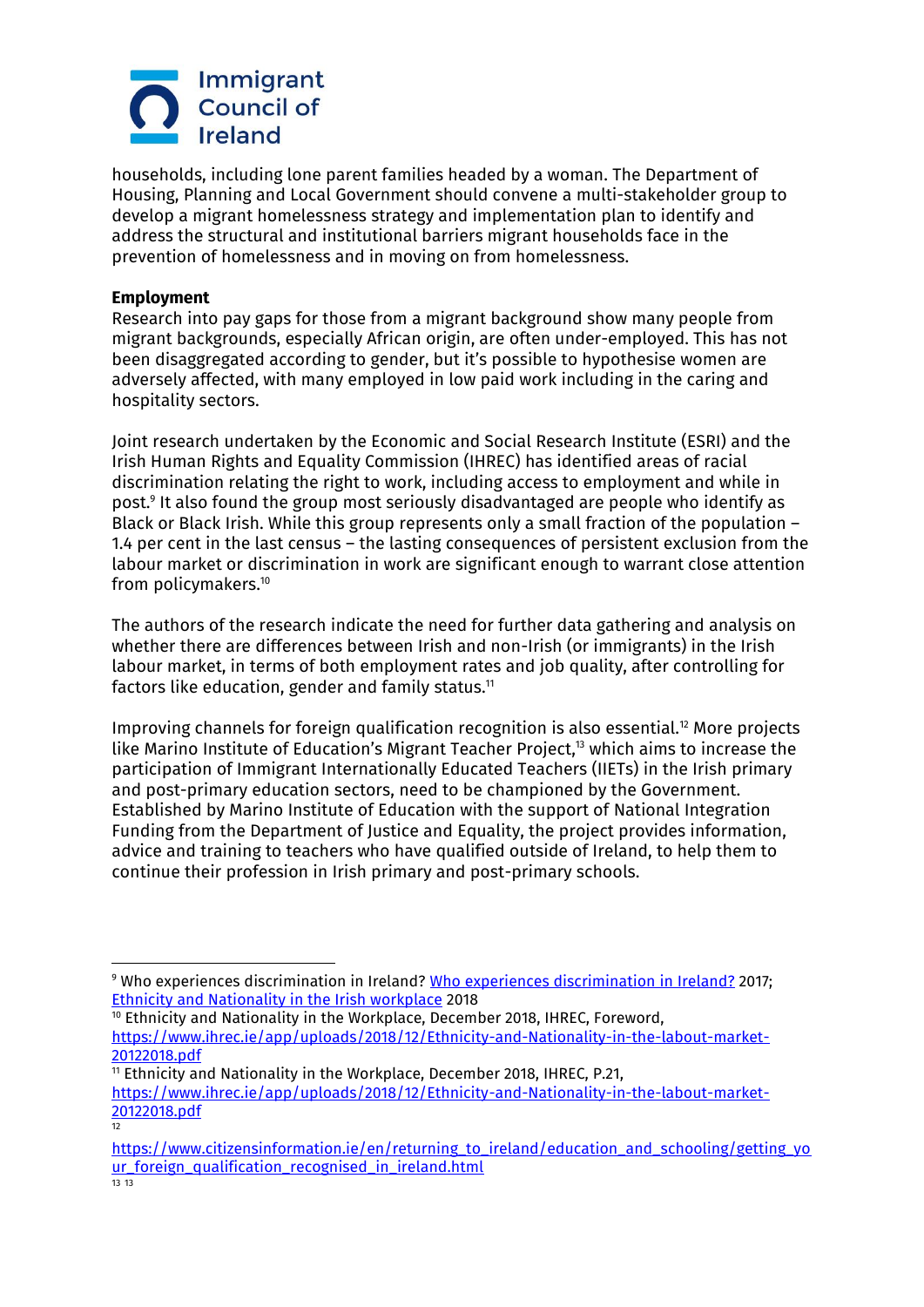

Efforts like the 'No to Brain Waste'<sup>14</sup> campaign led by Dr Ebun Joseph and the New Communities Partnership Migrant Women Opportunities for Work (Mi-WOW),<sup>15</sup> which is looking to identify, support and overcome specific barriers that migrant women are facing in Ireland during their job-seeking journey, are much-needed and especially welcome and also need greater support.

## **Education**

The Economic and Social Research Institute has undertaken research on various aspects of access to education for migrants, identifying the need for further research into both access to and educational outcomes for migrants.<sup>16</sup> Migrant students are at a higher likelihood to experience racist incidences in the school system than their Irish-born counterparts.<sup> $17$ </sup> The specific impact on the girl child needs to be explored further.

English language provision: The National Migrant Integration Strategy 2017-21<sup>18</sup> commits to monitoring the numbers of non-English speaking migrant children in schools but this data is not yet available. There is no research on the adequacy of the support provided and no data collected regarding the adequacy of language supports in schools to cater for the language needs of children from ethnic minorities. All 16 Education and Training Boards (ETBs) reported high and unmet demand for English language classes provision, particularly those ETBs located in large urban conurbations.<sup>19</sup>

#### **Sport**

While Sport Ireland has an active and engaged approach to encouraging women and girl's involvement in sport, a stronger lens on migrant girls and women is needed. Growing Up in Ireland found migrant children especially girls, are far less likely to be engaged in sport and cultural activities than their Irish counterparts.<sup>20</sup> As the authors note, this could be related to the sports traditionally offered being unfamiliar to immigrants, which explains the need for greater efforts to engage new communities, for the betterment of local clubs and communities, as well as promoting integration and inclusion for the young people themselves. Programmes like the FAI's partnership with SPIN Women Europe<sup>21</sup> are crucially important not just to encourage and facilitate the involvement of girls and young women in the sport, but also older female members of their family to get involved in their local communities.

#### **Migrant representation in politics**

<sup>1</sup> <sup>14</sup> [https://www.dublininquirer.com/2019/08/14/migrant-and-minority-job-seekers-organise-to](https://www.dublininquirer.com/2019/08/14/migrant-and-minority-job-seekers-organise-to-fight-for-jobs-they-re-qualified-for)[fight-for-jobs-they-re-qualified-for](https://www.dublininquirer.com/2019/08/14/migrant-and-minority-job-seekers-organise-to-fight-for-jobs-they-re-qualified-for)

<sup>15</sup> [https://twitter.com/new\\_communities/status/1234867494051028992?s=20](https://twitter.com/new_communities/status/1234867494051028992?s=20)

<sup>16</sup>[https://www.maynoothuniversity.ie/sites/default/files/assets/document/Fran%20McGinnity%20](https://www.maynoothuniversity.ie/sites/default/files/assets/document/Fran%20McGinnity%20June%202017_0.pdf) [June%202017\\_0.pdf](https://www.maynoothuniversity.ie/sites/default/files/assets/document/Fran%20McGinnity%20June%202017_0.pdf)

<sup>17</sup> [https://www.irishexaminer.com/ireland/migrant-children-suffer-cultural-racism-in-irish](https://www.irishexaminer.com/ireland/migrant-children-suffer-cultural-racism-in-irish-schools-362535.html)[schools-362535.html](https://www.irishexaminer.com/ireland/migrant-children-suffer-cultural-racism-in-irish-schools-362535.html)

<sup>18</sup>[http://www.justice.ie/en/JELR/Migrant\\_Integration\\_Strategy\\_English.pdf/Files/Migrant\\_Integrati](http://www.justice.ie/en/JELR/Migrant_Integration_Strategy_English.pdf/Files/Migrant_Integration_Strategy_English.pdf) [on\\_Strategy\\_English.pdf](http://www.justice.ie/en/JELR/Migrant_Integration_Strategy_English.pdf/Files/Migrant_Integration_Strategy_English.pdf)

<sup>19</sup>[http://www.solas.ie/SolasPdfLibrary/English%20language%20provision%20and%20language%20](http://www.solas.ie/SolasPdfLibrary/English%20language%20provision%20and%20language%20assessment.pdf) [assessment.pdf](http://www.solas.ie/SolasPdfLibrary/English%20language%20provision%20and%20language%20assessment.pdf)

<sup>20</sup> [https://www.irishexaminer.com/ireland/study-immigrant-children-less-likely-to-engage-in](https://www.irishexaminer.com/ireland/study-immigrant-children-less-likely-to-engage-in-sport-465310.html)[sport-465310.html](https://www.irishexaminer.com/ireland/study-immigrant-children-less-likely-to-engage-in-sport-465310.html)

<sup>21</sup> <https://www.fai.ie/domestic/news/fai-join-forces-with-spin-women>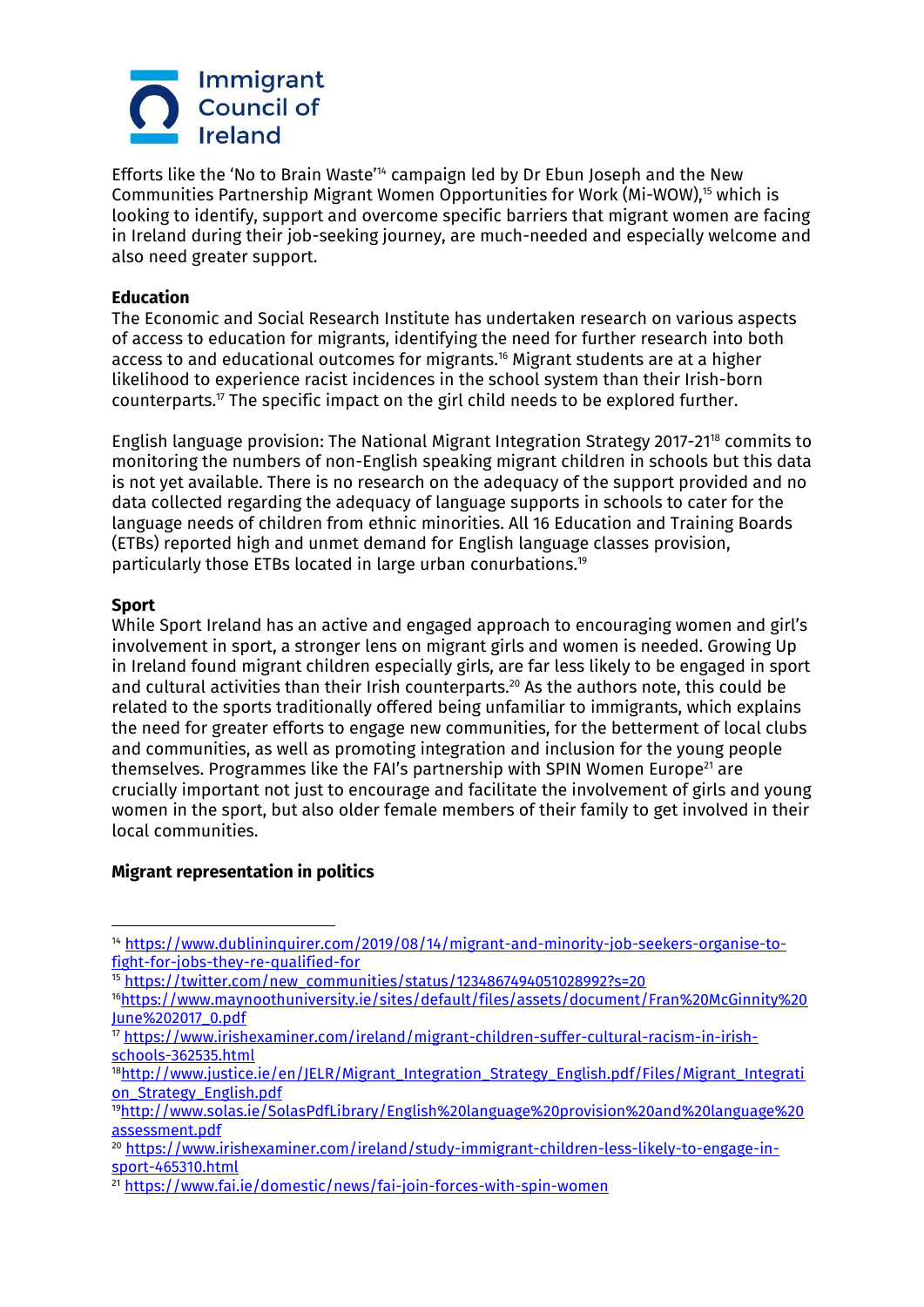# Immigrant **Council of** Ireland

Migrant populations are not well represented in politics throughout the State. Naturalised Irish citizens have the same full right to vote in all elections in Ireland but we are yet to see the increasing diversity reflected among political party membership or representation. Immigrants that have not been granted citizenship status are still able to vote but their rights are limited. EU citizens can vote in European and local elections. Non-EU citizens are only able to vote in local elections.<sup>22</sup> While Ireland has a very progressive framework which allows anyone, regardless of their nationality, normally 'resident' in the state to vote and run in local elections, this has not translated into significant representation. In the 2019 local elections there were more than 55 candidates from a migrant background, with 9 elected among a total of 949 local councillors and a further person co-opted following the recent General Election. While this is a significant increase on the previous figure of 3 from the previous cycle, and seven of the 10 are women, it is still far from proportional representation in a society where one in eight are from a migrant background.

## **Risk of exploitation and violence**

So many domestic workers, au pairs, women working in the caring industry and those exploited in the sex trade are migrant women. These workers have no voice and cannot complain, fearing for their visa status or being forced into homelessness. They do not always have the support networks or knowledge of state systems to ensure they claim the rights to which they are entitled. This is especially serious for those whose rights have been violated.

## **Victims of trafficking**

Trafficking of women for sexual exploitation is a serious violation of women (more than 95% are migrant women) with life-long consequences. Trafficking for domestic servitude and trafficking for forced marriage are often combined with sexual violence. Victims of trafficking include migrant women from outside the EU/EEA but also migrant EU/EEA citizen women. Yet, only non EU/EEA women can be formerly identified as trafficking victims under our current legislation and when victims of this crime are rescued they are brought to Direct Provision hostels for asylum seekers which are wholly unsuitable and cannot provide the specialised and sensitive support these women and girls need.

In its examination of Ireland in December, the UN Committee for the Elimination of Racial Discrimination recognised the Irish State must improve its treatment of trafficking victims by introducing an effective victim identification process and referral mechanism and ensuring their access to specialised support by putting it on a statutory footing.<sup>23</sup> This echoed previous recommendations to do so by our own High Court and regional bodies including the Council for Europe's Group of Experts on Action against Trafficking in Human Beings.

### **Domestic abuse**

<sup>1</sup>  $^{22}$ [https://www.citizensinformation.ie/en/moving\\_country/moving\\_to\\_ireland/introduction\\_to\\_the](https://www.citizensinformation.ie/en/moving_country/moving_to_ireland/introduction_to_the_irish_system/right_to_vote.html) [\\_irish\\_system/right\\_to\\_vote.html](https://www.citizensinformation.ie/en/moving_country/moving_to_ireland/introduction_to_the_irish_system/right_to_vote.html)<br>23

[https://tbinternet.ohchr.org/Treaties/CERD/Shared%20Documents/IRL/INT\\_CERD\\_COC\\_IRL\\_40806](https://tbinternet.ohchr.org/Treaties/CERD/Shared%20Documents/IRL/INT_CERD_COC_IRL_40806_E.pdf) [\\_E.pdf](https://tbinternet.ohchr.org/Treaties/CERD/Shared%20Documents/IRL/INT_CERD_COC_IRL_40806_E.pdf)